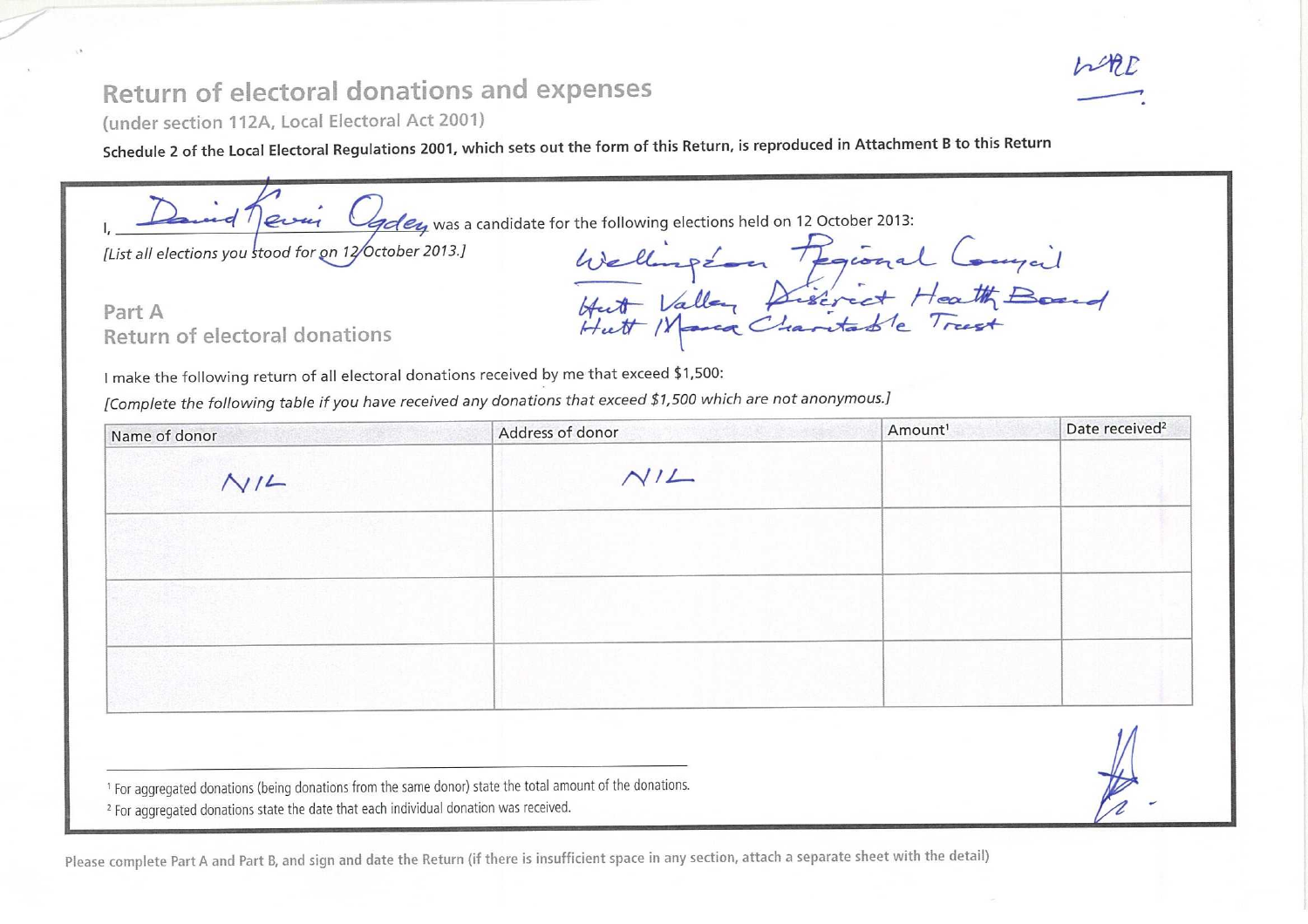*[If any of your donations are funded from contributions that on their own or when aggregated with other contributions by the contributor to the donation exceed \$1,500, please also complete the following table.]* 

| Name of contributor | Address of contributor | Total amount of contributor's<br>contribution made in relation to<br>donation |
|---------------------|------------------------|-------------------------------------------------------------------------------|
|                     |                        |                                                                               |
|                     |                        |                                                                               |
|                     |                        |                                                                               |

#### *[Complete the following table if you have received any anonymous donations that exceed \$1,500.]*

| Date received | Amount of donation | Campaign to which donation designated | Amount paid to Electoral Officer<br>and date payment made |
|---------------|--------------------|---------------------------------------|-----------------------------------------------------------|
|               |                    |                                       |                                                           |
|               |                    |                                       |                                                           |
|               |                    |                                       |                                                           |
|               |                    |                                       |                                                           |

Please complete Part A and Part B, and sign and date the Return (if there is insufficient space in any section, attach a separate sheet with the detail)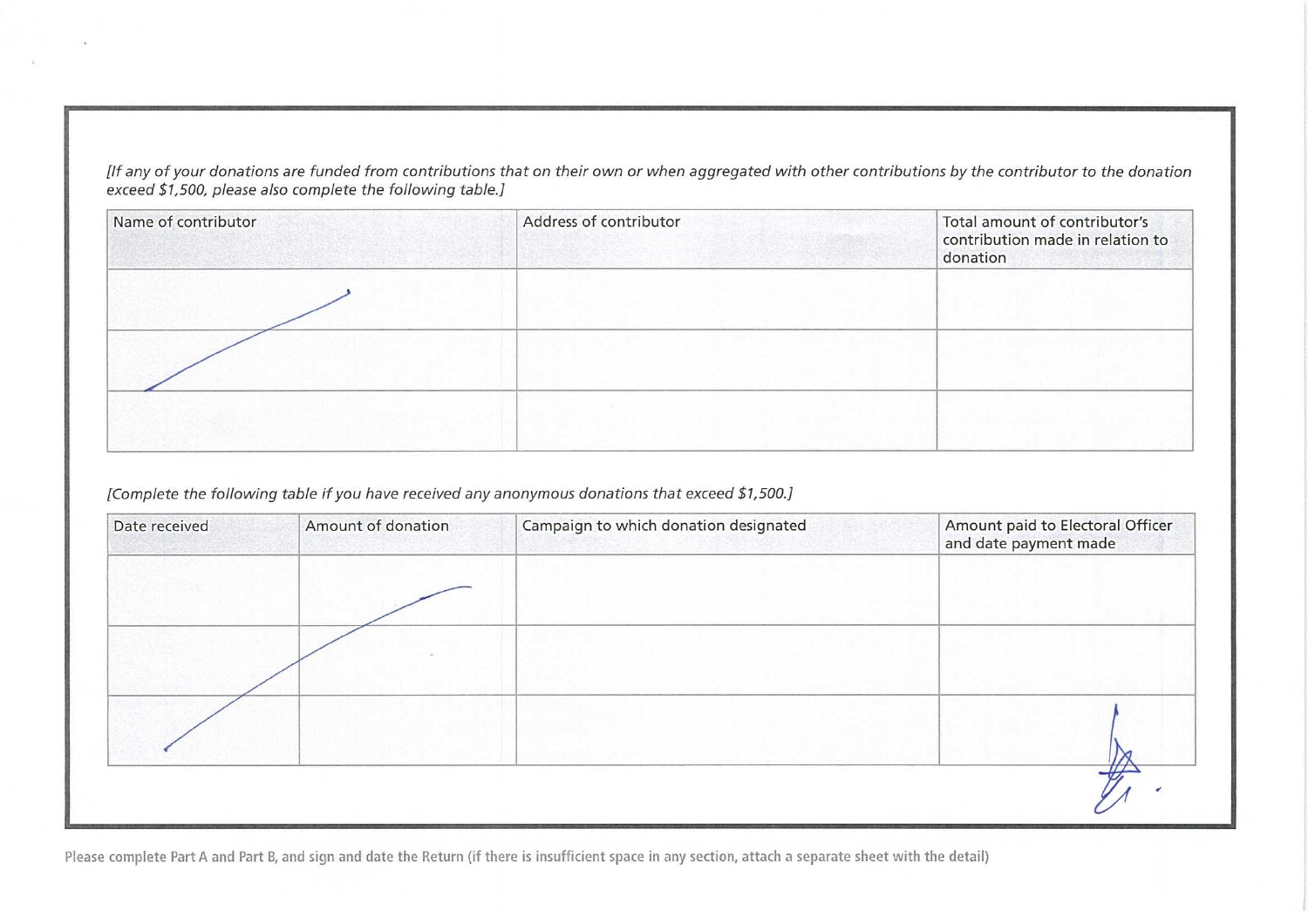# **Part B Return of electoral expenses**

I make the following return of all electoral expenses incurred by me:

| Reason for expense | Total expense paid (GST incl.) |
|--------------------|--------------------------------|
|                    |                                |
|                    |                                |
|                    |                                |
|                    |                                |
|                    |                                |
|                    |                                |
|                    |                                |
|                    |                                |
|                    | please See attached Schedule.  |

Please complete Part A and Part B, and sign and date the Return (if there is insufficient space in any section, attach a separate sheet with the detail)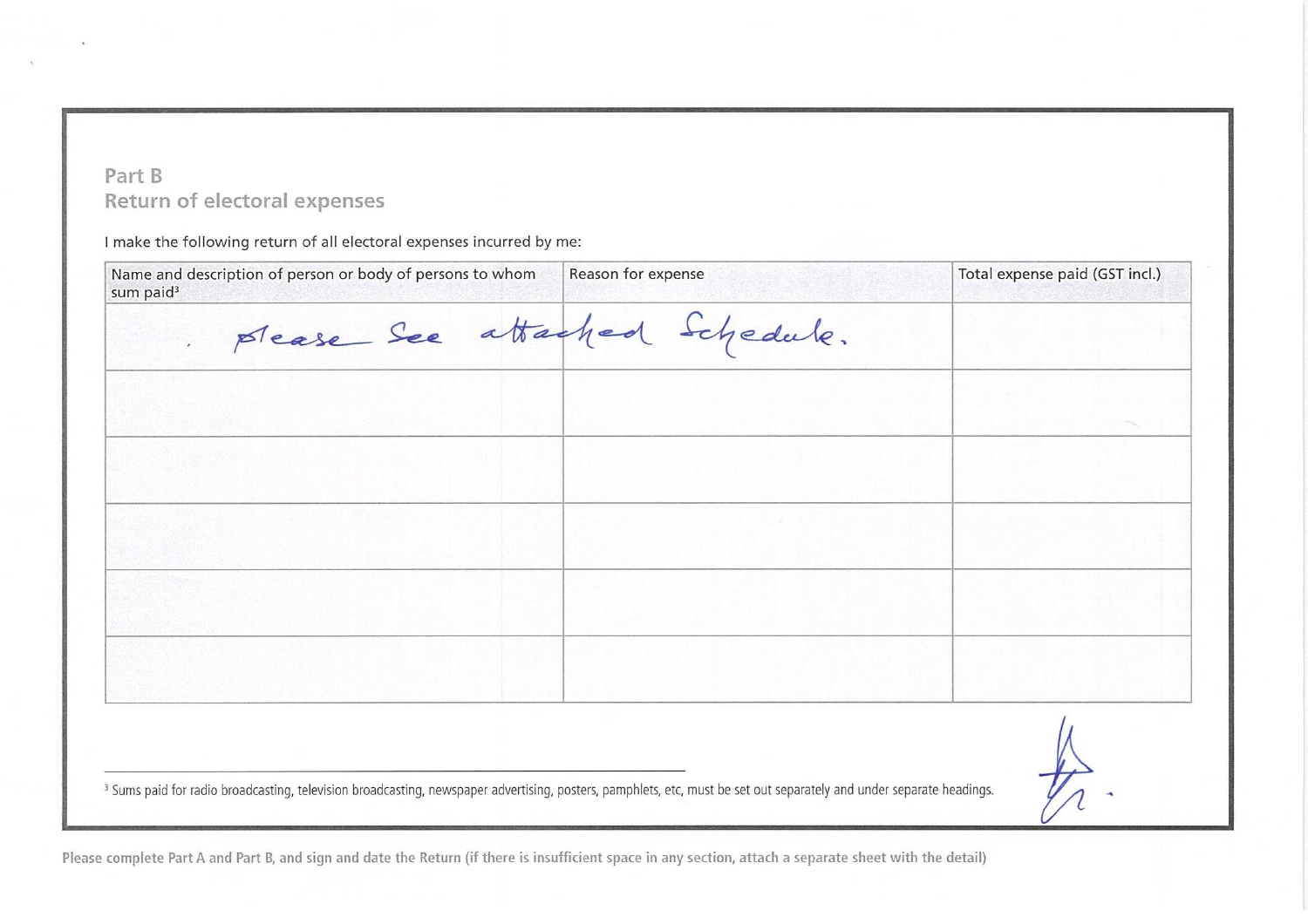| Name and description of person or body of persons to whom<br>sum paid <sup>3</sup> | Reason for expense | Total expense paid (GST incl.) |
|------------------------------------------------------------------------------------|--------------------|--------------------------------|
| please See attached Schedule                                                       |                    |                                |
|                                                                                    |                    |                                |
|                                                                                    |                    |                                |
|                                                                                    |                    |                                |
|                                                                                    |                    |                                |
|                                                                                    |                    |                                |
|                                                                                    |                    |                                |

*[Any shared election expense should be equitably apportioned and <i><u><i>Act 2001).*<br> *<i>i***</del>, <b>***/*<sub>21</sub></sup></u> *included in the description of expenses above (refer section 112 of the Local Electoral* 

Signed:

**v.4=1.** 

11 Décember

Date:

Place:

Please complete Part A and Part B, and sign and date the Return (if there is insufficient space in any section, attach a separate sheet with the detail)

 $6/3$ .